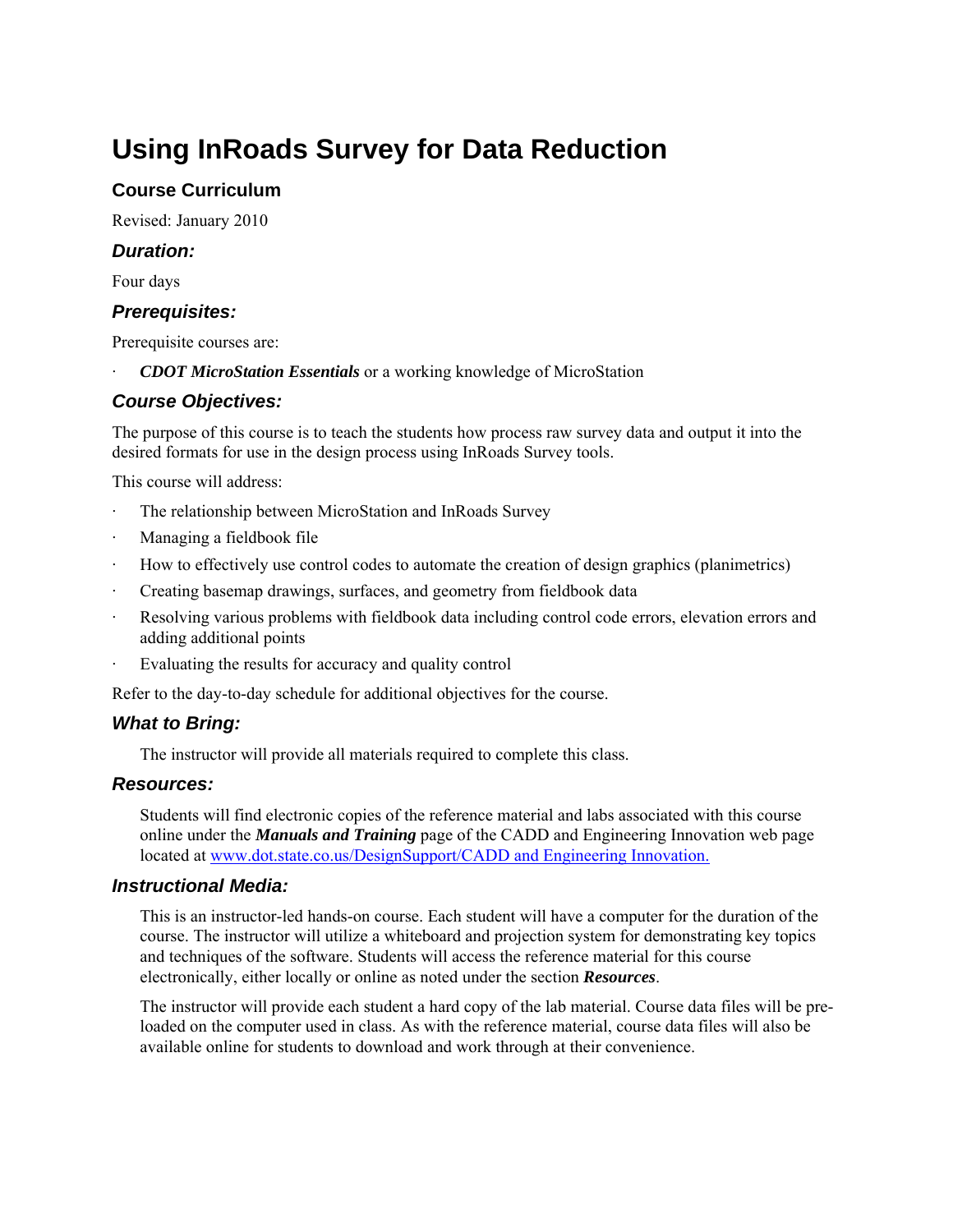### *Material Requirements:*

A printed copy of the course labs will be provided in the class. The lab material will be used in conjunction with an electronic copy of the resource manual *InRoads Survey Data Reduction*. Students may be asked to refer to *InRoads Survey Data Reduction* during the lecture portion of the class for detailed explanations of how to use specific InRoads Survey commands and to gain an understanding of the command options.

## *CDOT Standards:*

This course uses all CDOT standard configuration files related to MicroStation, InRoads and InRoads Survey.

# **Class Schedule and Objectives**

# **DAY 1**

# *Objective:*

The course begins with an introduction to the InRoads Survey interface. From there, students will gain an understanding of what fieldbook files are and how to use them in InRoads Survey. Another important concept that will be taught is the relationship between MicroStation and InRoads Survey. Students will also learn how feature and control codes are used to display survey data from the fieldbook to the MicroStation interface.

#### **1. Getting Started with InRoads Survey - 2.5 hours**

This topic introduces students to the basic InRoads Survey interface, including how to manage design files. Students practice how to interact with InRoads Survey including the menu, toolbars, and dialog boxes.

- InRoads Survey interface
- Project Defaults
- Survey toolbar
- View Survey Data toolbar
- Locks toolbar
- Survey Options

**Lab:** Getting Started in InRoads Survey

#### **2. Working with InRoads Survey - 2.5 hours**

Students will learn how to open and view a fieldbook file for a completed project. This process includes creating a working model in MicroStation to view the fieldbook data then dynamically viewing InRoads Survey data using MicroStation as a CAD engine. Key topics included in this section include:

- Opening a fieldbook in InRoads Survey
- Fieldbook Data dialog
- Viewing fieldbook data in MicroStation

**Lab:** Working with InRoads Survey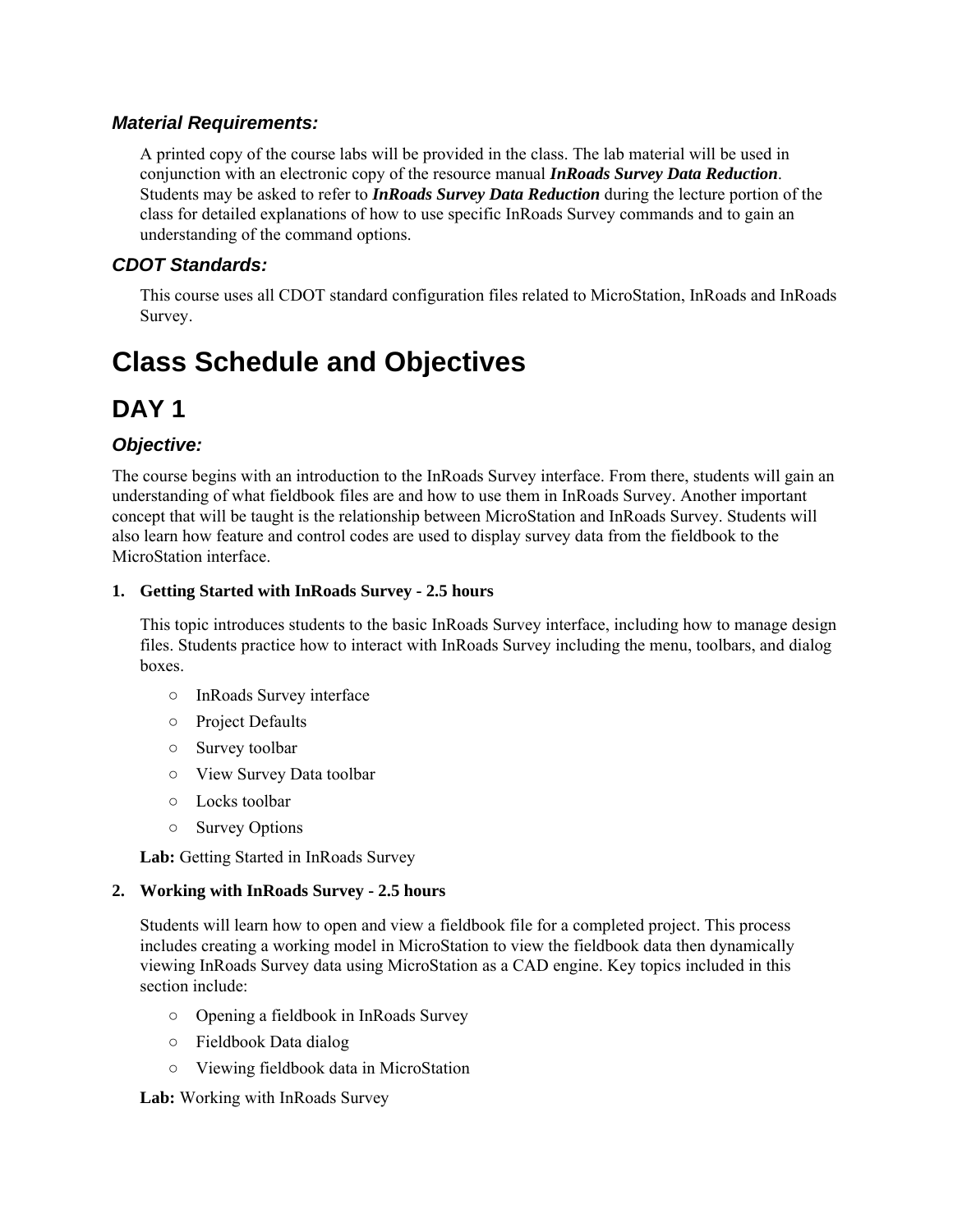#### **3. Feature Codes and Control Codes - 2.0 hours**

Points collected in the field are associated with specific codes that drive how the data is imported into the InRoads Survey fieldbook file. This section will cover how to generate planimetrics (graphics representing topography) using control codes and the following related topics:

- Feature table dialog
- Feature styles
- Reports
- Attributes
- Custom operations

**Lab:** Feature Codes and Control Codes

# **DAY 2**

# *Objective:*

Students will learn how to import raw survey data into a fieldbook, review and edit the fieldbook data as necessary to reflect real world data, and understand the standard workflow to create deliverables for varying purposes.

#### **Day 1 Review - 30 minutes**

#### **4. Exporting the Fieldbook - 3.0 hours**

This section covers the workflow on how to create required CDOT deliverables. This includes creating basemap drawings, surfaces (dtms), and geometry from data contained in the InRoads Survey fieldbook file. The following topics are covered in this section

- Writing survey data to graphics
- How to create a surface from survey data
- Triangulating surfaces
- Creating horizontal and vertical geometry from survey data

**Lab:** Exporting the Fieldbook - Overview

#### **5. Importing Data - 2.5 hours**

*Working files* are used as a way to review and evaluate survey data prior to creating the final deliverables. This section will cover the established procedure for using working files. This section will also cover how to import raw survey data into a new fieldbook from various data formats including SDR, DC, and ASCII. Topics covered in this section include:

- Managing survey files
- Importing control files
- Importing data collector files
- Resolving code errors
- Finding points in a MicroStation view window

#### **Lab:** Importing Data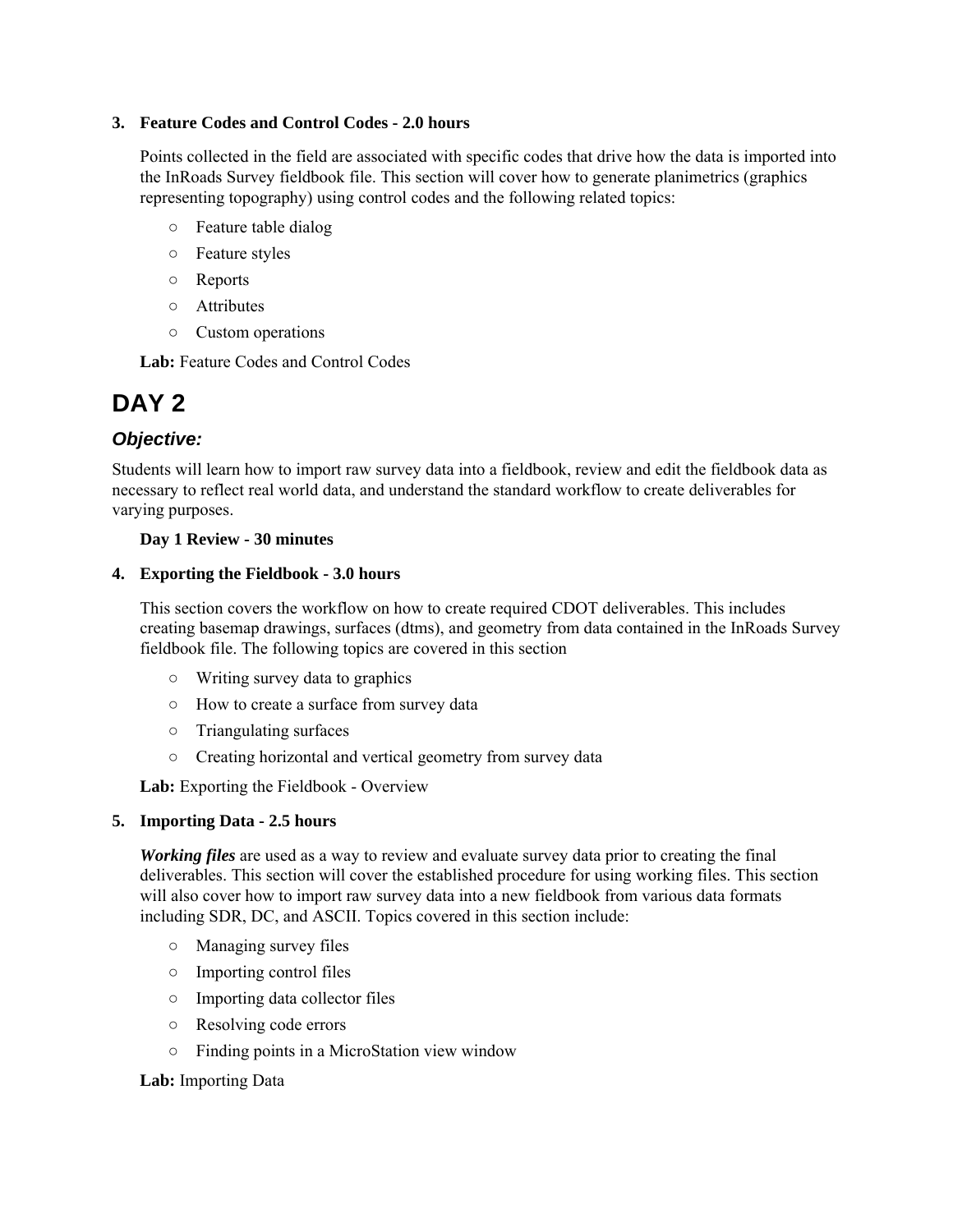#### **6. Fieldbook Edits - 1 hour**

Students will learn how to make edits to both feature and control code errors using the Fieldbook Data dialog. Next they will practice locating errors with fieldbook data using the Find Observation and Edit Observation dialog boxes. Finally the student will learn how to add points to the fieldbook. Topics covered in this section include:

- Fieldbook Data dialog
- Find Observation dialog
- Edit Observation dialog
- Correcting fieldbook code errors
- Correcting fieldbook control code errors
- Correcting elevation errors
- Adding points to the fieldbook

**Lab:** Fieldbook Edits

# **DAY 3**

#### *Objective:*

This section will demonstrate what to look for when evaluating the accuracy of fieldbook data. Students will learn advanced error detection methods using a DTM surface. Also included in this section is how to create multiple MicroStation models files as deliverables to use in the design process.

**Day 2 review - 30 minutes** 

#### **Fieldbook Edits (cont'd) - 2 hour**

#### **7. DTM Evaluation - 2.5 hours**

In order to display contours, features and spot elevations, a surface will be created by exporting survey data to a DTM surface. Students will learn how to evaluate the surface (triangulation network) and identify any errors using the surface tools available in InRoads Survey. Topics covered in this section include:

- Exporting survey data to a surface for evaluation
- Introduction to the Surface Properties dialog
- Identify errors in the surface and what the error represents
- Correcting errors in the fieldbook file including crossing features and incorrect elevations
- Evaluate the surface using surface triangles and contours
- Use the Multipoint Profile tool as a section check

#### **Lab:** DTM Evaluation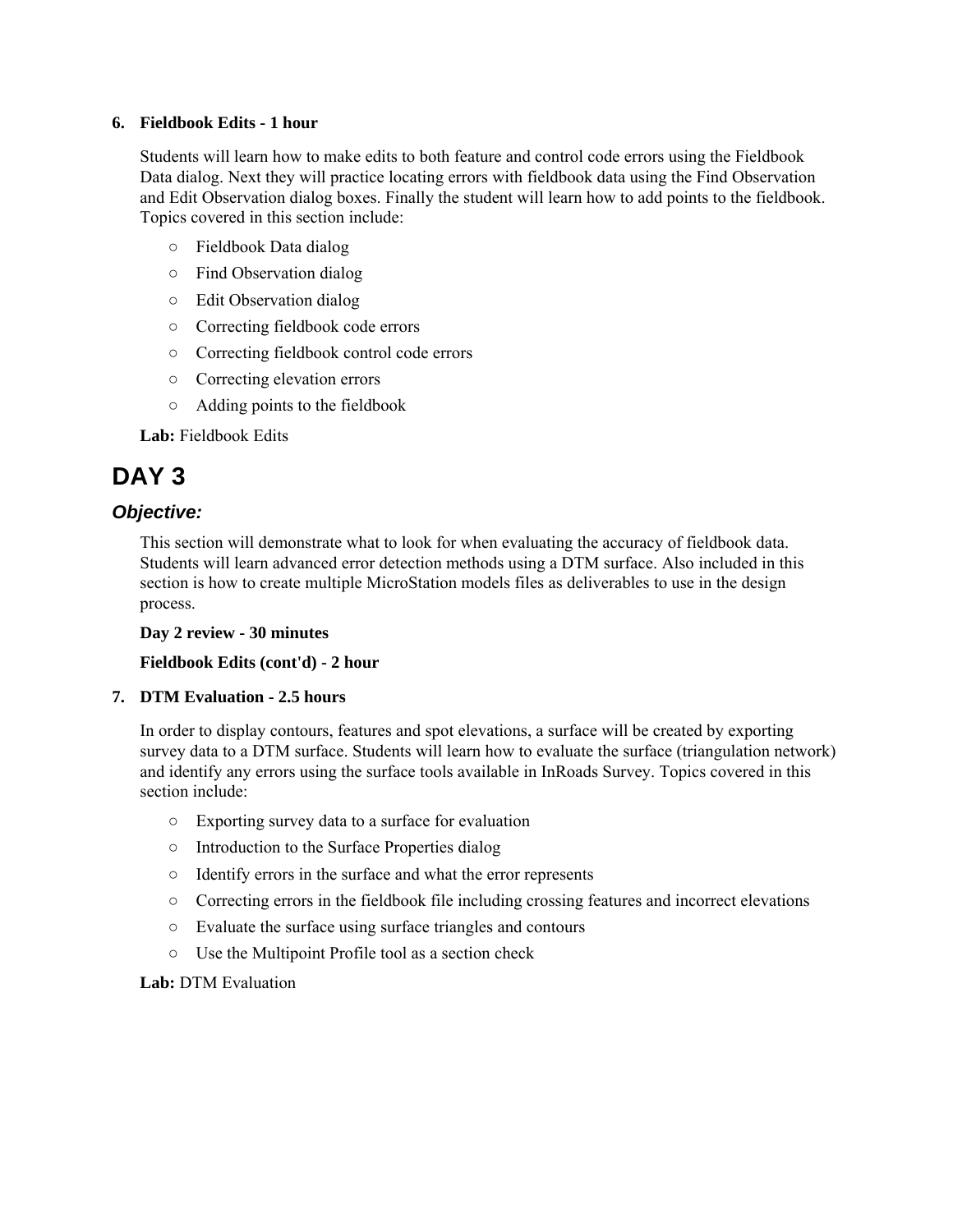#### **8. Exporting the Fieldbook - 2 hours**

Students will learn the procedure for simultaneously creating multiple MicroStation model files with the correct reference files attached. Finally, the existing surface and geometry files will be created for use in the design process. Key topics in this section are:

- Exporting survey data to graphics
- Managing drawings in the \Reference Files folder
- Fieldbook files
- Exporting survey data to surface
- Referencing topography design files
- Exporting survey data to final geometry
- Saving an InRoads project file (rwk)
- Directory clean up

**Lab:** Exporting the Fieldbook

# **DAY 4**

# *Objective:*

Students will learn how to evaluate and analyze fieldbook data using additional InRoads tools. These tools will be used in additional exercises to show how they can make the evaluation and processing of fieldbook data easier.

#### **Day 3 review - 30 minutes**

#### **Exporting the Fieldbook (cont'd) - 1 hour**

#### **9. Additional Exercises - 3.0 hours**

This section will concentrate on using the CDOT sheet model workflow to create a variety of sheets. After creating the sheets, students will learn how to measure various features represented by sheet graphics. The following tools will be covered in the lab exercises to follow:

#### **Surfaces**

- Locks
- Locks toolbar
- Advanced locks
- Global Scale Factor
- View Surface Display Constrained
- View Contour settings
- Profiles from existing alignments
- Cross sections

#### **Survey**

○ Survey feature filters